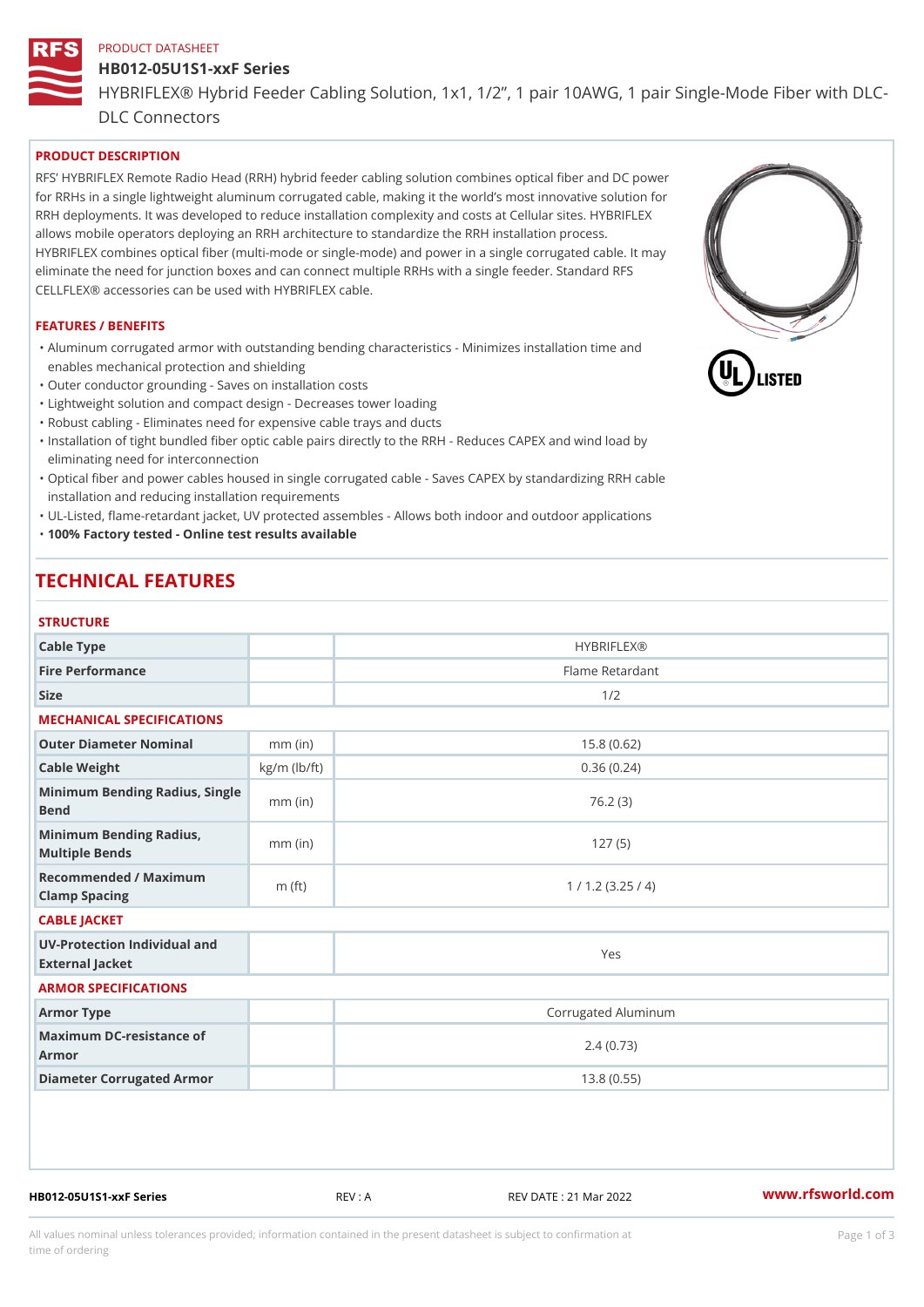#### PRODUCT DATASHEET

HB012-05U1S1-xxF Series HYBRIFLEX® Hybrid Feeder Cabling Solution, 1x1, 1/2, 1 pair 10AWG, DLC Connectors

| DC POWER CABLE SPECIFICATIONS                   |                             |                                                      |
|-------------------------------------------------|-----------------------------|------------------------------------------------------|
| Number of DC Pairs                              |                             | $\mathbf{1}$                                         |
| Maximum DC-Resistance Power (©/kft)<br>$C$ able |                             | 3.41(1.04)                                           |
| Cross Section of Power Cnamb Pe (A W G)         |                             | 5.3(10)                                              |
| DC Wire Jacket Material                         |                             | PVC/Nylon                                            |
| DC Cable Single Bending Rmamdi(uish             |                             | 83 (3.3)                                             |
| DC Cable Diameter                               | $mm$ (in)                   | 4.2(0.165)                                           |
| DC Standards (Meets or Exceeds)                 |                             | For use in Type MC per UL 1569, PVC Nylon, RoHS/REAC |
| Break-out length (Top)                          | mm (in)                     | 559 (22)                                             |
| Break-out length (Bottom) mm (in)               |                             | 914(36)                                              |
| <b>F/O CABLE SPECIFICATIONS</b>                 |                             |                                                      |
| Number of F/O Pairs                             |                             | $\mathbf{1}$                                         |
| F/O Cable Type                                  |                             | G657-A2 Single Mode, Bend Tolerant                   |
| Core/Clad                                       | µ m                         | 9/125                                                |
| Single Bending Radius                           | $mm$ (in)                   | 83 (3.3)                                             |
| F/O Standards (Meets or<br>Exceeds)             |                             | UL Listed Type OFNR (UL1666), RoHS Compliant         |
| Optical Loss                                    | dB/Km                       | $0.5 \ @ \ 1310 \ nm$<br>$0.5 \t@ 1550 nm$           |
| FO Break-out Length (Top)mm (in                 |                             | 584 (23)                                             |
| FO Break-out Length (Bottomm) (in)              |                             | 965(38)                                              |
| Fiber Termination End                           |                             | DLC Connector                                        |
| Fiber Termination End 2                         |                             | <b>DLC</b> Connector                                 |
| TESTING AND ENVIRONMENTAL                       |                             |                                                      |
| Storage Temperature                             | $^{\circ}$ C ( $^{\circ}$ F | $-40$ to $70$ ( $-40$ to $158$ )                     |
| Operation Temperature                           | $^{\circ}$ C ( $^{\circ}$ F | $-40$ to $65$ ( $-40$ to $149$ )                     |
| Installation Temperature                        | $^{\circ}$ C ( $^{\circ}$ F | $-20$ to 65 ( $-4$ to 149)                           |
| Jacket Specifications                           |                             | UL1569 Type MC, UL Listed                            |

# EXTERNAL DOCUMENT LINKS

On-line Factory Te[s](https://www.rfsworld.com/pictures/userfiles/programs/AAST Latest Version.zip)teRvesults:

### NOTES

Nominal length equals length of armored trunk plus not include bottom breakout; bottom breakout length to the total assembly length tip to tip

HB012-05U1S1-xxF Series REV : A REV DATE : 21 Mar 2022 WWW.rfsworld.com